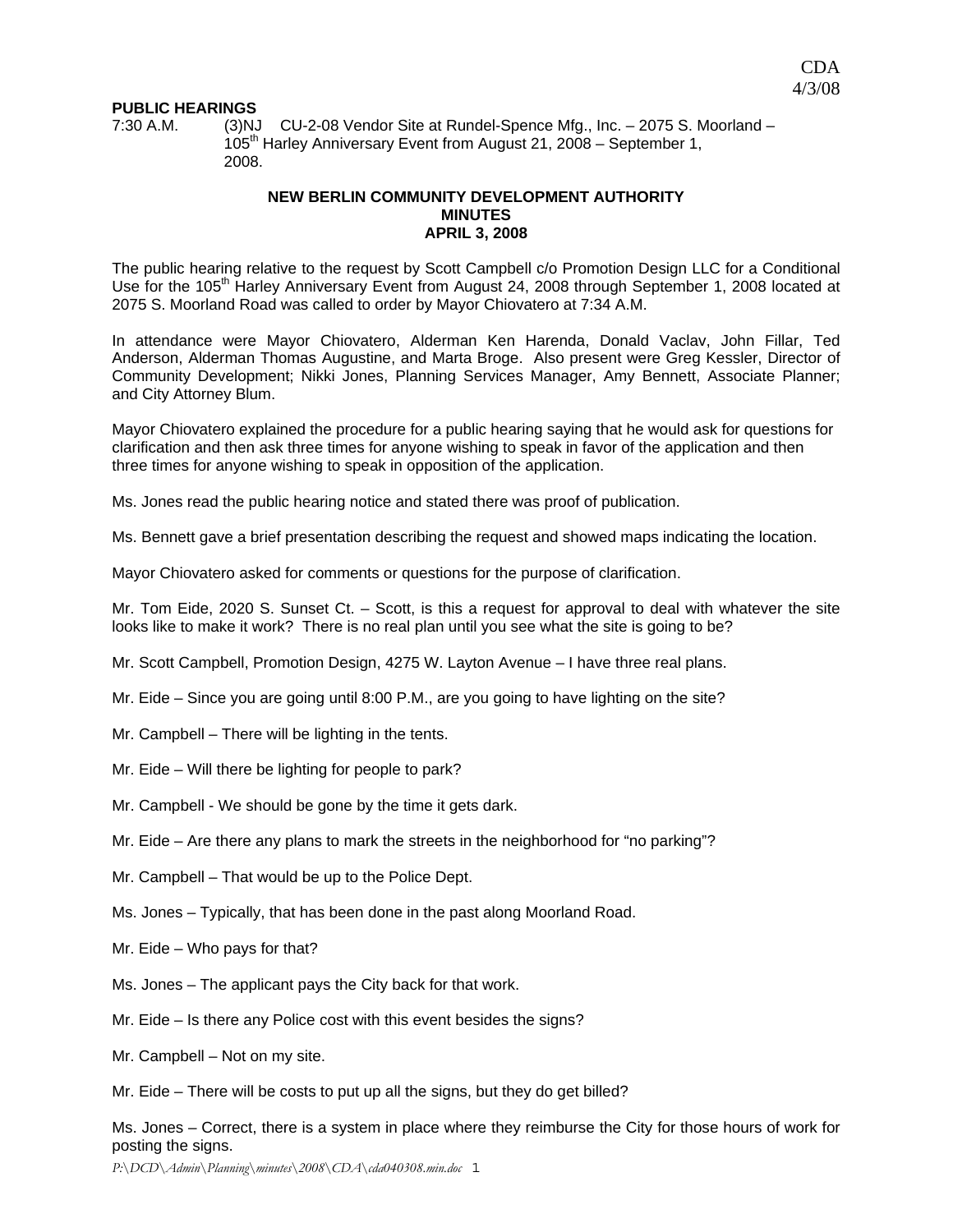Mr. Eide – Is it possible to get a copy of the report of the hours on the bill?

Ms. Jones – Lt. Alf is here this morning. Is that possible?

Lt. Alf, City of New Berlin Police Dept. – Right now the Police Dept. is not planning on any overtime for this event. We raised our shift minimums for this event, and we will be working with Ron Schildt and Don Ullman as far as the signage goes. The costs of placing those signs would not come from our department. It might be coming from Streets Dept. I don't know how those costs will be derived. I do know that Mr. Campbell is working with Streets Dept. to have signs made at his cost, not at the City's.

Mr. Eide – Would he be billed for all the labor for putting the signs out?

Mayor Chiovatero – The vendors have agreed to pay for any extra manpower that is required for this event.

Mr. Eide – So, if the police staff is raised minimum, they would get billed for that?

Mayor Chiovatero – They will be billed for whatever services they use.

Mr. Eide – Can I get a copy of those invoices?

Mayor Chiovatero – You can request them after the event.

Mr. Eide – I live right across the street with 200' of frontage on Moorland Road. Every time there is one of these events, there is a lot of noise. Every time the motorcycles leave the site, they accelerate quickly as they come around the corner at Rogers Drive. Since there is going to be Police staff, is it possible that it can be patrolled for speed and actively enforced? Not just someone pretending to be there? I have never seen a Police Officer pulling anybody over on Moorland Road during these events. I pretty much cannot use by backyard during these events. Hal's was not there when I bought, but they have pretty much controlled my summers since they moved in. Will there by any food or beverages or have bands on the site?

Mr. Campbell – There will be no bands, but there will be food and beer.

Mr. Eide – Your permits are separate from Mr. Topel's?

Mr. Campbell – Yes.

Mr. Eide – Does the Health Dept. come and inspect all the food selling areas?

Mr. Campbell – Yes.

Ms. Bennett – The applicant is required to have licenses from Waukesha County Health Dept.

Mr. Eide – Everyone gets a tax resale form?

Mr. Campbell – Yes.

Mayor Chiovatero asked three times for further comments and questions for clarification, seeing none.

Mayor Chiovatero asked if there was anyone wishing to speak in favor of this application?

Scott Campbell, Boot Connection, Greenfield, WI – I am requesting that if possible, could I get my permits today?

Mayor Chiovatero – The agenda lists this item further on.

Mayor Chiovatero asked three times for anyone else wishing to speak in favor, seeing none.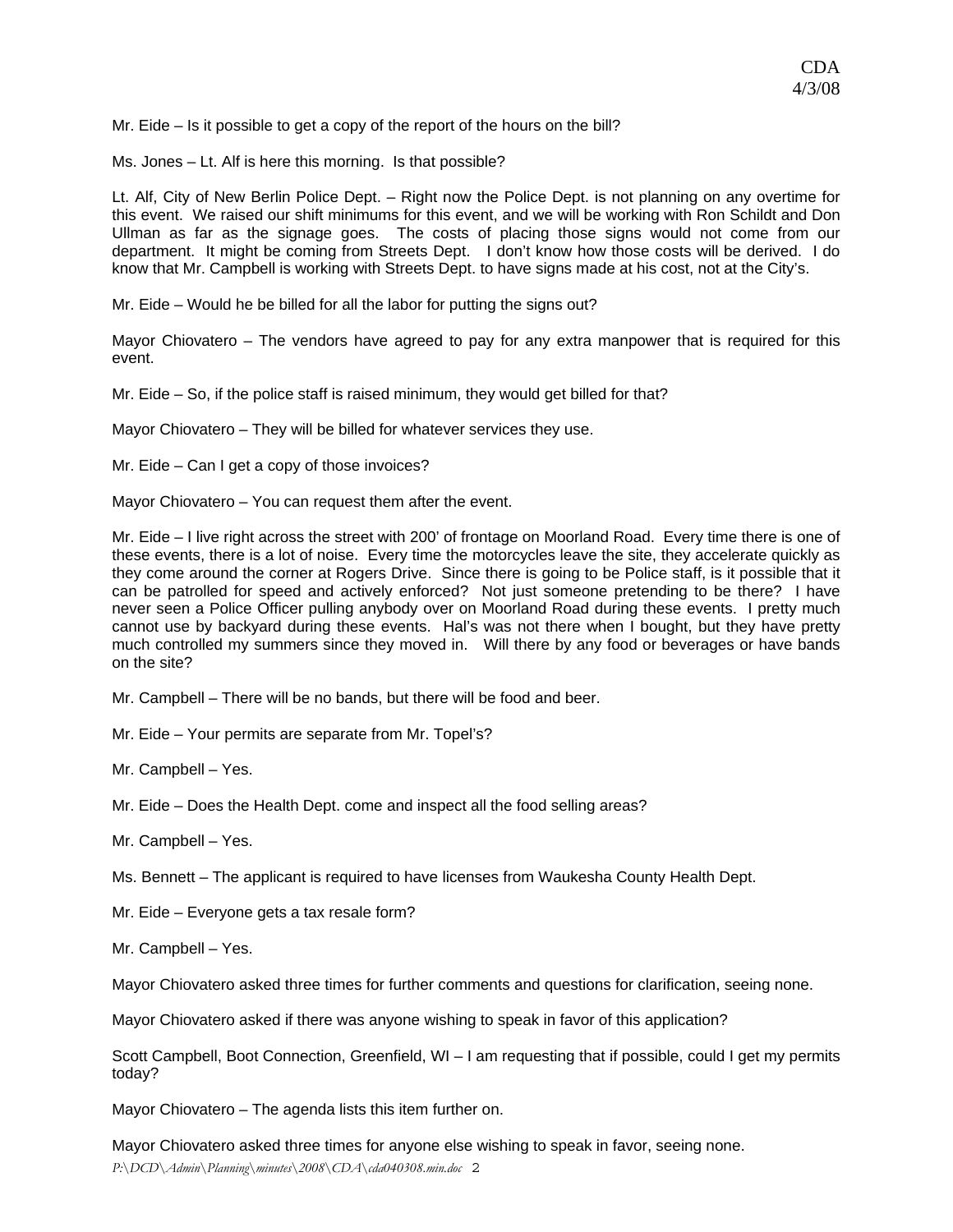Mayor Chiovatero asked if there was anyone wishing to speak in opposition of this application?

Scott Eide, 2020 S. Sunset Ct. – I am very opposed to this because when they have these events, they control the neighborhood and it's loud. I know they have resolved some of the issues, but people used to park in our neighborhood and walk through our yards. It seems like this should be held on a fair grounds or somewhere that is designed for this kind of activity. It has already been approved to build on this property, and I don't think this property is intended to be used for a rental property whenever there is an event in the neighborhood that they want to be associated with. When I bought my lot and built seven years ago, I never dreamed I built across the street from something that would be equated to a carnival seven times a summer. I don't believe that is what this lot was designed for. When Rundle-Spence was going to build their building, they sent out letters, I went to their open house and met with David Spence, and I was quite happy they were going to build because I thought this was going away. Even though they got approved for construction, are they still going to rent the parking lot out every time Hal's has an event? I don't think that is the way a parking lot should be used. It is not kind to the neighbors.

 Mayor Chiovatero asked three times for anyone else wishing to speak in opposition of this application, seeing none.

Mayor Chiovatero asked for comments or questions from the Committee members?

Mr. Fillar – Is there going to be any overnight camping?

- Mr. Campbell No, the only thing overnight will be security.
- Mr. Fillar This is a question for the staff. How many people were notified about this?
- Ms. Bennett 11 homes.
- Mr. Fillar Did the notification include the hours of operation?
- Ms. Jones There is a link to our website that provides the information.
- Mr. Fillar Will there be loud speakers?
- Mr. Campbell No bands, no speakers. There might be a radio in one of the tents.
- Mr. Fillar Hal's has loud speakers next door though, right?

Mayor Chiovatero – He will need the required permits.

Mr. Fillar – My understanding is that you don't really know what condition that sight is going to be in and you are offering us three possibilities, and you will use one that is appropriate when the time comes?

Mr. Campbell – Yes, if I could.

Alderman Harenda - I know we have these events because Harley Davidson is located in the City of Milwaukee, so even with the good and bad, we are lucky to have these events. I have a concern about the notification and the process itself. I raise this issue with respect from the past that concerned citizens are not able to attend our CDA meeting at the scheduled time. With respect to the application itself, I would like to see the costs recouped. The benefits of having these events in the City is that they bring customers, and sales for stores and restaurants and other establishments in the area. On the other hand there is the presence of our Streets, Fire, and Police Dept. It would be nice to have that information on the recouped costs available when residents ask about it. Other concerns I have about the application are taking into account the concerns the gentleman raised this morning, specifically the residents to the east of the industrial park to minimize overflow parking, as well as making sure there is Police present along the Moorland Road and Greenfield Avenue areas as well as Cleveland Avenue to make sure there is no speeding or other problems. I am sure the Police Dept. will cover that accordingly.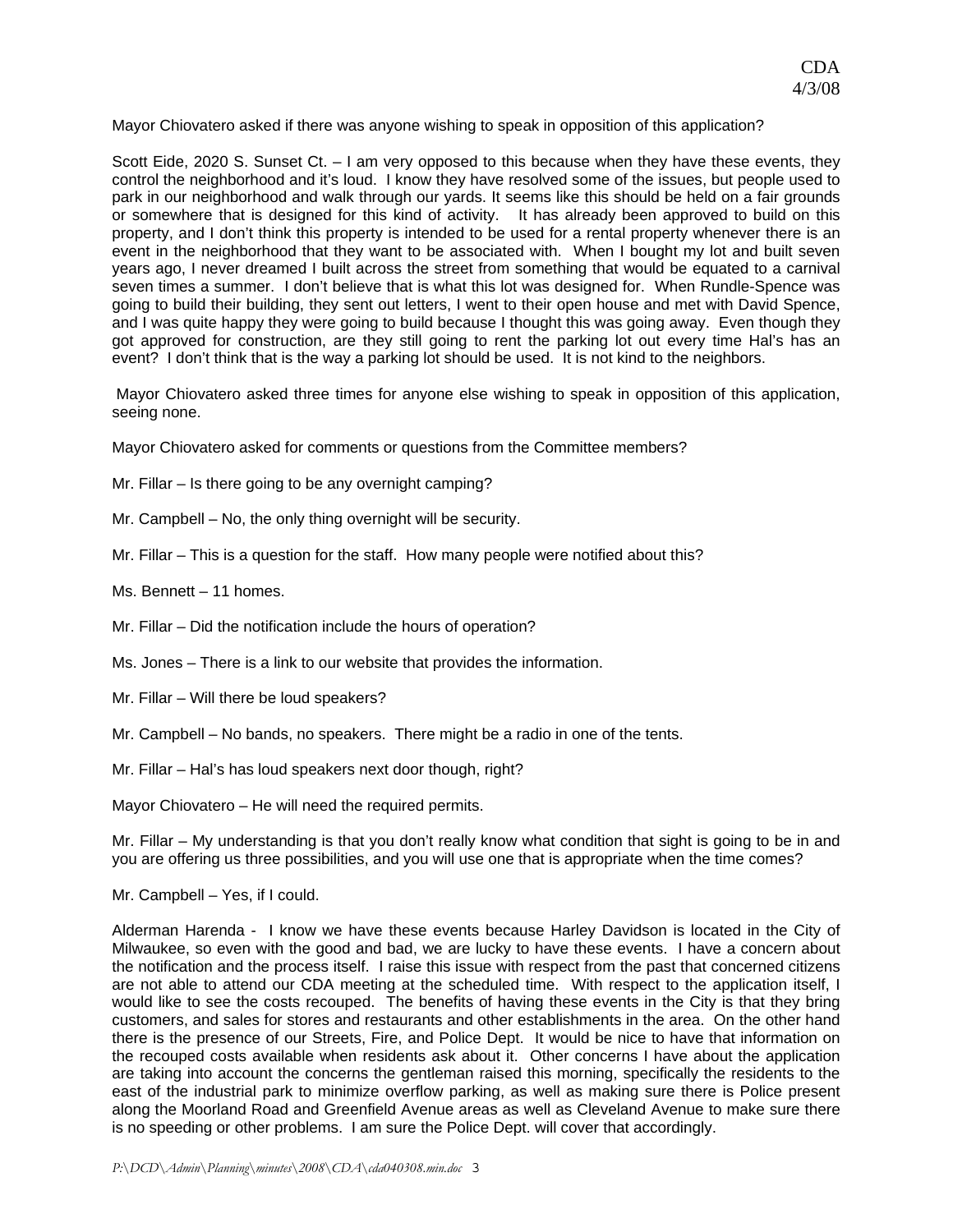Mr. Fillar – I live near Moorland Road, near the Target Store. When Harley had their event five years ago, I didn't sleep very well for about a week. It is very noisy, particularly when the people are leaving at night. Unfortunately, some of the people who drive motorcycles modify their exhaust systems. I can understand Mr. Eide's concerns. I basically am seeing the same thing and I am several miles away from it, but I am exposed to it because I am on Moorland Road. The length of time that this particular vendor will be operating seems to be eleven days. Why does it have to be so long?

Mr. Campbell - We might be off on the amount of days. Nikki had said August  $21<sup>st</sup>$  and I'm not sure where she got that from. Kirk and I are set on Monday, August  $24<sup>th</sup>$  to setup, so it would be eight days.

Ms. Bennett – It is in your Plan of Operation.

Mr. Campbell – Yes, I had changed that in the email. We are going that long on some of the other properties I have in the downtown Milwaukee area. This one again would be Monday, August 24 – September 1 equaling 8 days. It won't be the  $21^{st}$ .

Mayor Chiovatero – That is your set up date. What is your actual date of opening?

Mr. Campbell – Kirk and I are setting up together on Monday, August 24.

Mayor Chiovatero – Will you be open to the public on Monday?

Mr. Campbell – No, we probably won't be open until Tuesday afternoon to start selling.

Mayor Chiovatero – The public will be there approximately on Tuesday afternoon, Wednesday through the following Monday?

Mr. Campbell – Correct.

Mr. Fillar – Are you going to try to coincide with Hal's?

Mr. Campbell – Yes.

Mr. Fillar – They are listed as being from the August  $25<sup>th</sup>$  through August 31, 2008.

Mr. Campbell – I'm sorry, the  $25<sup>th</sup>$  is a Monday then.

Mr. Fillar – These are details we can talk about under New Business, but just so you know that these things are not all that pleasant for the people living along Moorland Road, and I personally would appreciate it if it weren't stretched out any longer than it has to be.

Mayor Chiovatero – For the benefit of the Committee Members, I'd like to let it be known that we have had several meetings with Scott and Kirk regarding their set up and what is going to be required from the City. I think there are some lessons learned from the last events. Harley Davidson celebrates their anniversaries every five years, all the dealers are involved, and it's a huge attraction and a huge economic boost for the entire area. I am not just talking about New Berlin, but Milwaukee in general. As far as the added charges, there were billings done on the last one to the tune of over \$50,000.00 which were paid in full and all hours were accounted for. The City staff and I, as well as the vendors have been working hard to correct any areas that were missed last time and to minimize any billings that are going to be incurred because of this. The City does not want to have to bill Scott or Kirk for any services, but they both agreed that any thing that is over and above what is needed for a normal operation or for a situation like this that requires overtime or any type of extra services, they are in agreement to pay those charges. A lot of the things that were used for the 100<sup>th</sup> Anniversary are being reused such as signage which has been inventoried. Scott and Kirk have had meetings with the Police Dept., with Greg Kessler, and with myself to try to minimize the impact to the general public in the area. Both vendors have agreed to post signs and to try to remind their patrons that they are in a City with residents living nearby and to try to control the noise or misbehavior. Unfortunately, they cannot control each individual person, but they will attempt on their part as much as they can to try to minimize problems. We are also asking any establishments in the area that would be an attraction to the patrons coming in to try to remind them that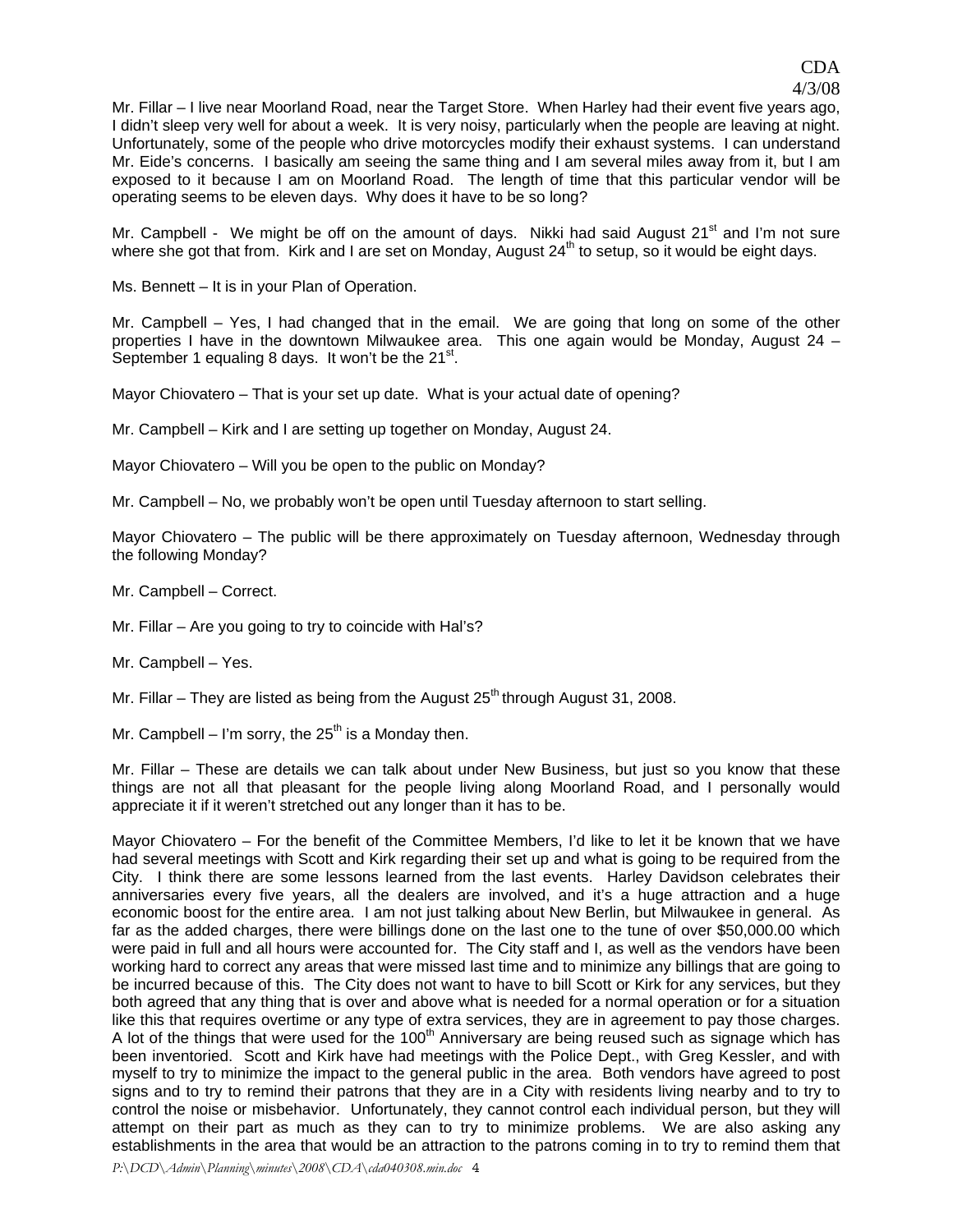the City of New Berlin will not tolerate abusive noise or abuse of the speed limits in the area. We are aware of the issues and I hope this will help reassure you. Being a good corporate neighbors as well as a very conscious neighbor should be taken into consideration when approving these types of permits.

Mayor Chiovatero asked for further comments or questions, seeing none.

Mayor Chiovatero closed the public hearing at 7:58 A.M.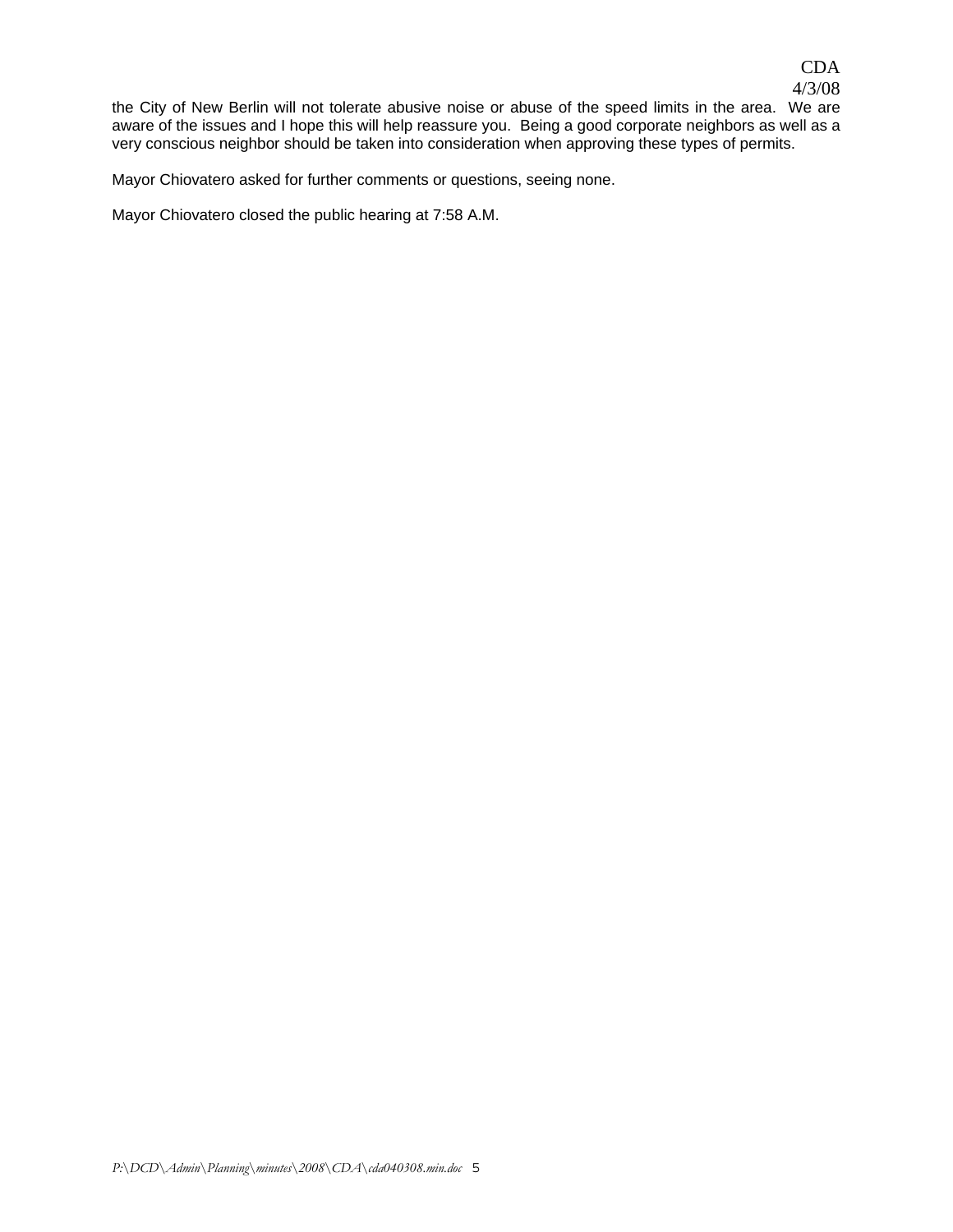# 7:31 A.M.  $(1)$ AB CU-3-08 Harley Davidson 105<sup>th</sup> Anniversary – 1925 S. Moorland Rd. – 105<sup>th</sup> Anniversary Celebration from August 25 to September 1, 2008 and Hal's Yearly Event Schedule.

## **NEW BERLIN COMMUNITY DEVELOPMENT AUTHORITY MINUTES APRIL 3, 2008**

The public hearing relative to the request by Kirk Topel c/o Hal's Harley Davidson located at 1925 S. Moorland Road for a Conditional Use for Harley Davidson 105<sup>th</sup> Anniversary Celebration from August 25-September 1, 2008 and Other Yearly Events was called to order by Mayor Chiovatero at 7:59 A.M.

In attendance were Mayor Chiovatero, Alderman Ken Harenda, Donald Vaclav, John Fillar, Ted Anderson, Alderman Thomas Augustine, and Marta Broge. Also present were Greg Kessler, Director of Community Development; Nikki Jones, Planning Services Manager, Amy Bennett, Associate Planner; and City Attorney Blum

Mayor Chiovatero explained the procedure for a public hearing saying that he would ask for questions for clarification and then ask three times for anyone wishing to speak in favor of the application and then three times for anyone wishing to speak in opposition of the application.

Ms. Jones read the public hearing notice and stated there was proof of publication.

Ms. Bennett gave a brief presentation describing the request and showed maps indicating the location.

Mayor Chiovatero asked for comments or questions for the purpose of clarification.

Tom Eide, 2020 S. Sunset Ct. – On the website, it gave the schedule as August 27, 2008 to start. You are approving it for two days earlier.

Ms. Bennett – The written plan of operation notes it as August 25 – August 30, 2008.

Mr. Eide – I'm just saying this is what was on the website.

Ms. Bennett – That was provided from the applicant.

Mr. Eide – What is the official date?

Ms. Bennett – The applicant will need to clarify the date.

Mr. Kirk Topel, Hal's Harley – I don't have a calendar in front of me, but I believe August 25, 2008 would be the build out of the site and set up. The music and actual event would take place from August 27-31, 2008. We would still have hours of operation on Monday, September 1, 2008. There would be no music or planned entertainment that day.

Mr. Eide – Does that mean you open on August  $27<sup>th</sup>$  or  $25<sup>th</sup>$ ?

Mr. Topel – Again, I don't have a calendar. If Wednesday is August  $27<sup>th</sup>$ , which I believe it is, that would be when entertainment and music would start. Music and entertainment would be August 27-31, 2008. August  $25<sup>th</sup>$  and  $26<sup>th</sup>$  would be set-up for the event.

Mr. Eide – So you would not be open on August  $25<sup>th</sup>$  or  $26<sup>th</sup>$ ?

Mr. Topel – The store is open our normal hours on those days.

Mr. Eide – Your store, but that's always open.

Mr. Topel – Yes.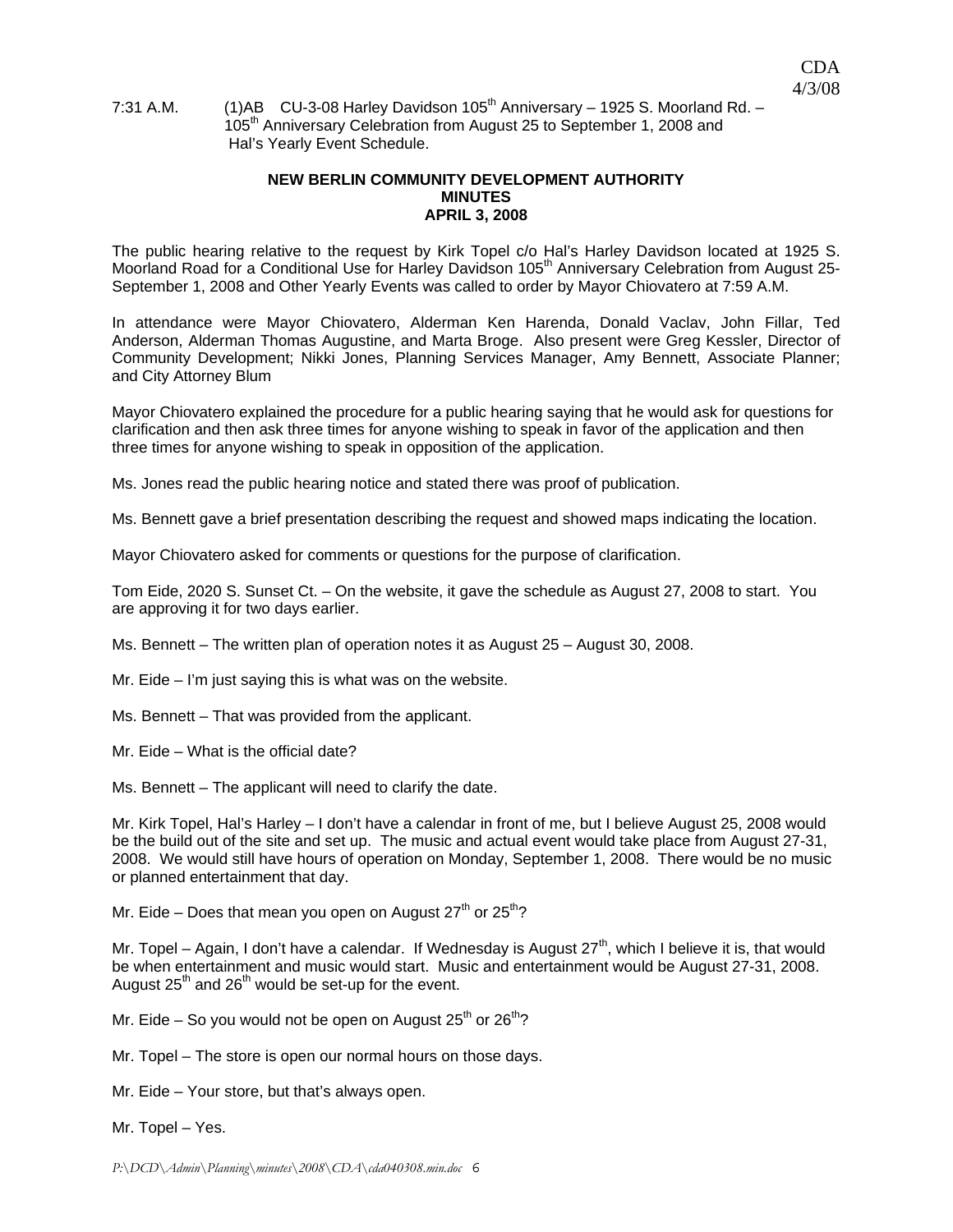Mr. Eide – But, nothing in the lot on those days?

Mr. Topel – Like the 100<sup>th</sup> Anniversary Event in 2003, there are going to be people in town earlier, but there are no planned activities on August  $25<sup>th</sup>$  and  $26<sup>th</sup>$  that would keep them there.

Mr. Eide – The Mayor had talked about all the business the  $95<sup>th</sup>$ , 100<sup>th</sup>, 105<sup>th</sup> anniversary celebrations bring in, but for Hal's it's annual. This is their annual schedule of events that I deal with every year. His permit is just for his lot, correct?

Mayor Chiovatero – Correct.

Mr. Eide – The rest of the year, everything has to be on his lot, correct?

Ms. Bennett – Correct.

Mr. Eide – He is not allowed to use Rundle-Spence lot the rest of the year, correct?

Ms. Bennett – The applicant has not requested to use that lot.

Mr. Eide – I have made a lot of comments at the previous hearing and they pretty much pertain to this hearing also.

Mayor Chiovatero – We will make sure they get posted for both events.

Mr. Eide – All right, thank you. I need to leave to go to work now or do I need to wait to speak again against this?

Mayor Chiovatero – We will note that your comments are pushed forward for opposed to.

Mr. Topel – If I might address something quickly before Tom leaves regarding the events outside the  $105<sup>th</sup>$ . We have been very aware of concerns that you and others in the neighborhood have. On the Calendar of Events that is listed, three of the events have music outside. The event in September is tentative. The event in May and the anniversary celebration are the only two planned events for 2008 that would have music outside. We have tested different site arrangements. In the last year or two our events have had music in the back of our green space, which is closer to the Sells property. I have not received any notification from New Berlin Police that there has been a call of complaint for sound since we have made that change. All of the music that will happen during the  $105<sup>th</sup>$  Anniversary will be in that location with the exception of about an hour of acoustical music at noon in the front parking lot. I wanted to address the events globally with you, Tom before you headed out. I appreciate your comments. We have used the Rundle-Spence property only for parking. Aside from 2003, we have not requested anything be placed there for our events other than parking. We used to have a car show which has not taken place for several years. I wanted to convey that we are listening and addressing everyone's concerns.

Mr. Fillar – Which direction do your loud speakers face?

Mr. Topel – (Mr. Topel indicated the location of the stage and speakers on the overhead site layout)

Mr. Fillar – Is that a fact that there has been no complaints about music? Is that true.

Mr. Eide – The only time there was really an issue in the last two years was when one time he had something in his front parking lot. Kirk had given me his cell phone number and I called him and they rectified that. I don't disagree with what he is saying. Since they moved the music to the back lot, there have not been any issues with the sound from our neighborhood.

Mayor Chiovatero – Your biggest issue is just the number of people near you?

Mr. Eide – Yes, that and the motorcycle sound.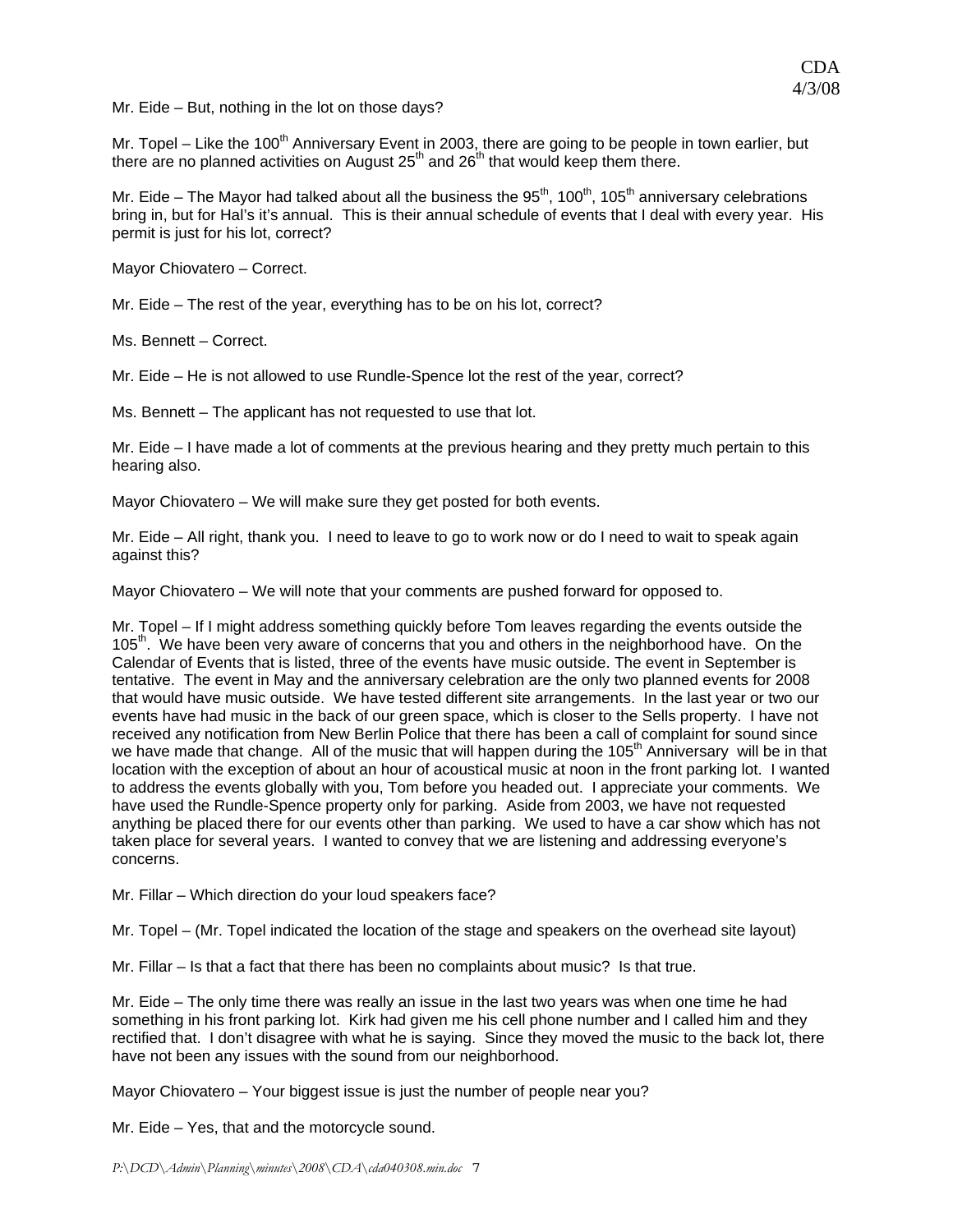CDA

Mayor Chiovatero asked three times for further comments or questions, seeing none.

Mayor Chiovatero asked if there was anyone wishing to speak in favor of this application.

Kirk Topel, 1925 Moorland Road – Obviously, I know the pressure on the City is a little extraordinary at this time. There certainly were some lessons learned in 2003. There were spontaneous things that happened that I have no intention of allowing to happen this year should the event be approved. Some of those things came up in committee discussion. I want the Council members to be aware that we have had committee meetings with the Streets Dept. and Police Dept. We have a very thorough plan for traffic movement. It was suggested by New Berlin Police that we proactively communicate, not only with the businesses in the area but also residents, providing them a more detailed outline of when we anticipate traffic congestion, and some of the plans in place for allowing a better flow. I think traffic pressure is going to be a much smaller timeframe than what was perhaps experienced in 2003. I would also like to make a comment about noise. We are aware of noise. I live on a well traveled street and have been in the business for 30 years, so it is not necessarily music to my ears. There are City Ordinances in place. We have posted signage inside the store for over a year that references those Ordinances. We talk to people that come in and out of our business for service. We have signage outside on our lot that will be up this spring. We are conscience of this as well. During the event for the Anniversary, we have asked to be open until 8:00 P.M. That is one hour later than our normal hours of operation. We have been working with other offsite events, and most of the activity that they have planned has been for 8:00 P.M. and later. It is our intent to drive traffic off of the site as quickly as possible, and encourage rides to other locations to get people out of New Berlin as fast as we can at the end of a business day. I have notes on our parking and streets meetings with me if anyone is interested in reading those.

Alderman Harenda – Will you be putting signage on the streets further to the north or south near the interstates to direct people to where you are located? Did we do that last time? I-43, Moorland Road, Beloit Road area is going to be under construction and people may get lost trying to get around the City. Is something planned for this?

Mr. Topel – That did cause confusion in 2003 and some of the cost came out of reacting to the pressure of the traffic. We have discussed that. We are going to follow a plan. There will be directional signage from both exit ramps, from I-43 and I-94 to the event site. There is detailed traffic signage plans to route traffic out the back and west on Rogers Drive, and southbound traffic would go out to Lincoln Avenue and be directed on Lincoln Avenue and Moorland Road south. Eastbound or northbound traffic would be routed down Rogers Drive to Calhoun Road, Calhoun Road to Greenfield Avenue, and then either east or west from there. We are planning a lot of detail in signage. We have done an inventory as mentioned previously. We have another meeting coming up with Don Ullman from the Streets Dept. He will make a recommendation as to what additional signs are needed. They will be made and paid for before the event.

Lt. Randy Alf, City of New Berlin Police Dept. – My comments are not necessarily in favor of or against, but as clarification on some things. I will be working as the commander in charge of this event from the Police Department standpoint. We have had several meetings with Scott and Kirk and other members of the City staff in trying to come up with information on how to make this a safe event, and something that will be beneficial to the City. When it comes to planning, Scott and I have had some conversations and talked about some things that we didn't think would be efficient or go well for the community as far as the Police Department. Kirk has worked with us along the way. We just recently had a meeting discussing what Alderman Harenda just brought up in regards to traffic. That was a huge problem back at the 100<sup>t</sup> Anniversary. A lot of the traffic and confusion caused a lot of overtime, not only for us, but the Streets Dept. Those things are being worked on and being remedied. We talked about direction of travel, how to get people back to I-94 and I-43 in the most efficient way, signage, and the construction. As far as the Police Dept. is concerned, we are not at this time, planning overtime for this event. What we have done is not allowed any officers who are working those days to take off for vacation. We do that similar thing for the  $4<sup>th</sup>$  of July. In that regard, it doesn't cost the City any more for the event. If we have to call people in because of the event, that information and those dollars would actually be forwarded from the Chief as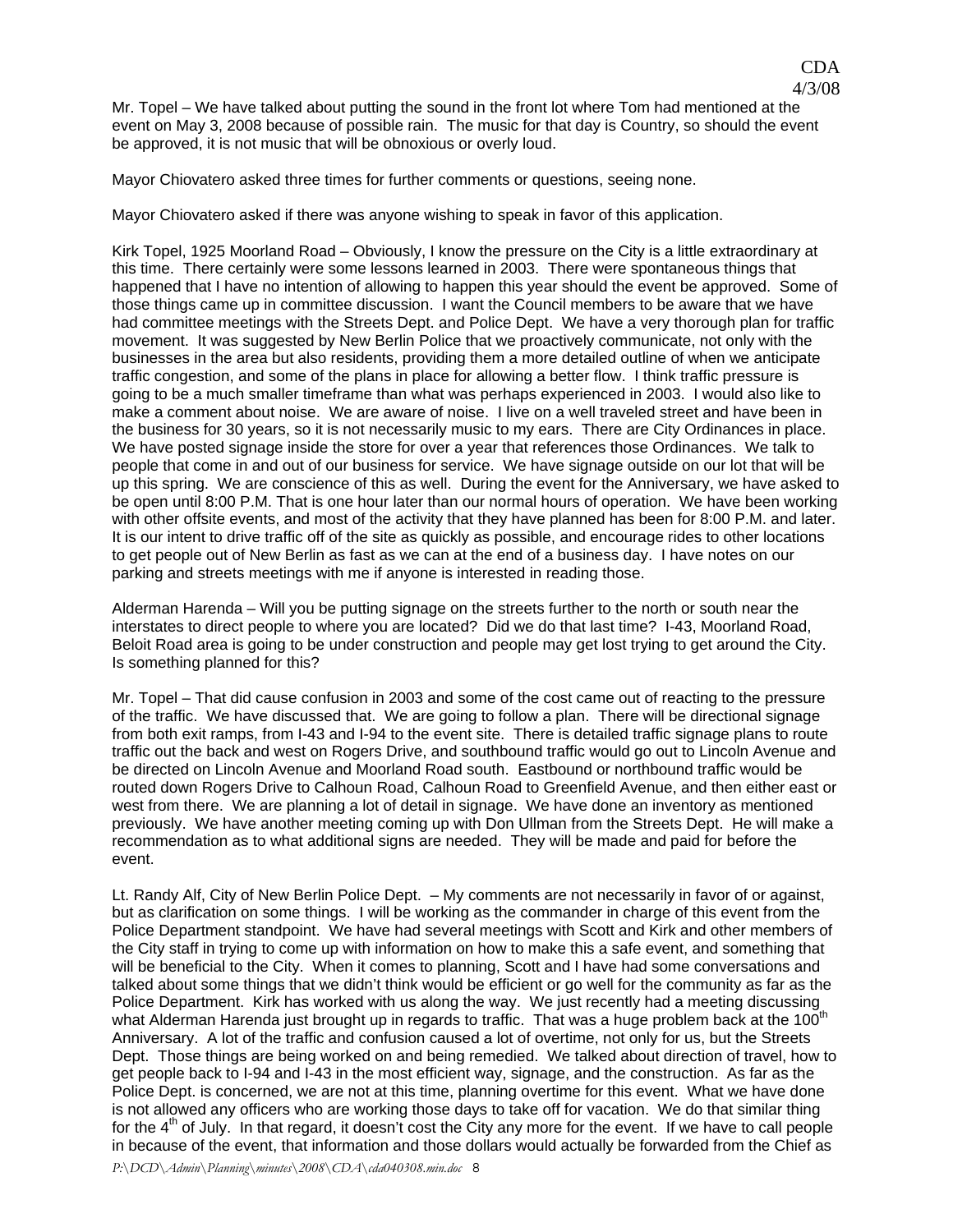to what those cost may be. We don't plan on it at this time. We do have plans on how to route the traffic and where we will be at certain times. We will be working with the citizens on that also. Kirk and I in our last meeting have talked about how we can help the citizens within the Industrial Park to get to and from work so they aren't tied up in the traffic quite as much. There has been a lot of planning and discussion with both of these gentlemen on how to make this event run smoothly and how costs will be taken care of.

Mayor Chiovatero asked three times if there was anyone else wishing to speak in favor of this application, seeing none.

Mayor Chiovatero asked if there was anyone wishing to speak in opposition of this application? As noted by Mayor Chiovatero at the April 3, 2008 Public Hearing for CU-2-08 acknowledging comments of opposition from Scott Eide as follows to be part of the record for this public hearing also: Scott Eide, 2020 S. Sunset Ct. – I am very opposed to this because when they have these events, they control the neighborhood and it's loud. I know they have resolved some of the issues, but people used to park in our neighborhood and walk through our yards. It seems like this should be held on a fair grounds or somewhere that is designed for this kind of activity. It has already been approved to build on this property, and I don't think this property is intended to be used for a rental property whenever there is an event in the neighborhood that they want to be associated with. When I bought my lot and built seven years ago, I never dreamed I built across the street from something that would be equated to a carnival seven times a summer. I don't believe that is what this lot was designed for. When Rundle-Spence was going to build their building, they sent out letters, I went to their open house and met with David Spence, and I was quite happy they were going to build because I thought this was going away. Even though they got approved for construction, are they still going to rent the parking lot out every time Hal's has an event? I don't think that is the way a parking lot should be used. It is not kind to the neighbors.

Mayor Chiovatero asked three times if there was anyone wishing to speak in opposition of this application, seeing none.

Mayor Chiovatero asked for comments or questions from the Committee members.

Alderman Harenda – I have the same comment as from the previous public hearing about the scheduling of the time of the public hearing. We stated in the past that if we have projects impacting the community, we would do evening meetings. It would be easier for people to make comments at an evening meeting rather than in the morning.

Mr. Anderson – I appreciate how we can have the community, the business, and the government all working together on this and discussing it so well. There may not be adequate physical representation from the community, but I am sure that the man who spoke is probably speaking on behalf of many people.

Mayor Chiovatero – That is a very well made comment, Ted. As you have seen, the neighbor Mr. Eide knows Kirk. They have had several conversations, and he is probably the representative for most of the area as far as the neighbors. As you can tell, Mr. Topel goes out of his way to try to fit in with the neighborhood. He has limited his events because of those issues, and he has been a very good corporate neighbor as well as a neighbor to the residents.

Seeing no further comments, Mayor Chiovatero closed the public hearing at 8:22 A.M.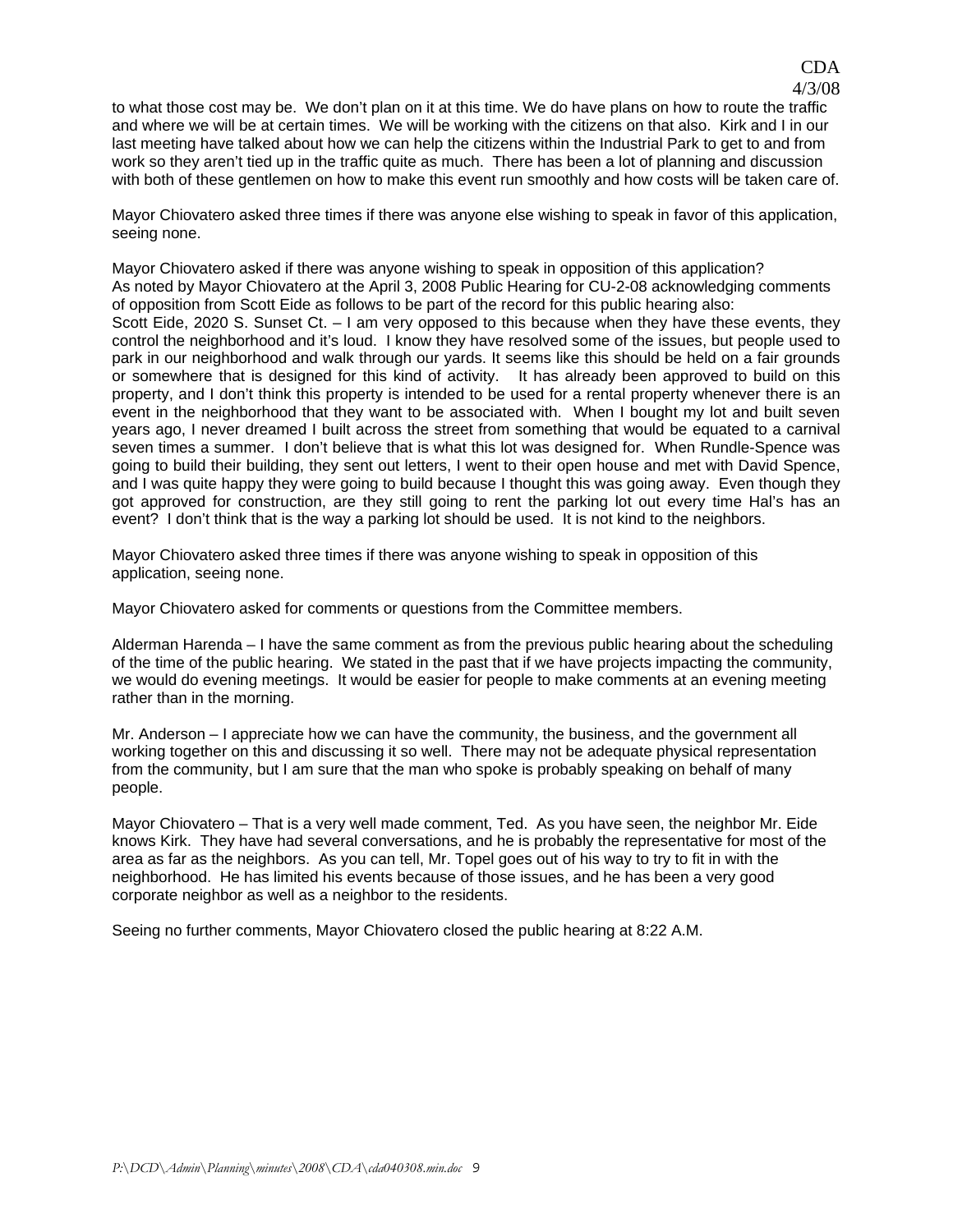#### **NEW BERLIN COMMUNITY DEVELOPMENT AUTHORITY MINUTES APRIL 3, 2008**

The Community Development Authority Meeting was called to order by Mayor Chiovatero at 8:22 A.M.

In attendance were Mayor Chiovatero, Alderman Ken Harenda, Donald Vaclav, John Fillar, Ted Anderson, Alderman Thomas Augustine, and Marta Broge. Also present were Greg Kessler, Director of Community Development; Nikki Jones, Planning Services Manager, Amy Bennett, Associate Planner; and City Attorney Blum.

Motion by Mr. Vaclav to approve the CDA minutes of March 6, 2008. Seconded by Ms. Broge. Motion carried unanimously.

## **COMMUNITY DEVELOPMENT AUTHORITY SECRETARY'S REPORT**

Mr. Kessler announced that the Comprehensive Plan Neighborhood Meeting for the Industrial Park will be on April 16, 2008 at the New Berlin Community Center at 6:00 P.M.

#### **CONTINUED BUSINESS**

1. Mill Valley Redevelopment Update – (PG-926) - Per the action of this Committee at the last meeting, Mr. Kessler has written a letter on behalf of Mayor Chiovatero to Mayor Johnson in Muskego identifying the representatives that were appointed to the Mill Valley Exploratory Committee for the Mill Valley Redevelopment Project. No response has been received as of this date.

## **NEW BUSINESS**

2. (3)NJ CU-2-08 Vendor Site at Rundel-Spence Mfg., Inc. – 2075 S. Moorland – 105<sup>th</sup> Harley Anniversary Event from August 24, 2008 - September 1, 2008.

 Motion by Mr. Anderson to approve the Conditional Use Permit to allow the operation of a temporary vendor site for Harley Davidson's 105<sup>th</sup> Anniversary Celebration Event at 2075 S. Moorland Road subject to the application, plans on file and the following conditions:

- 1) Plan of Operation:
	- a) Vendor site to operate from 8/21/2008 through 9/1/2008.
	- b) No live entertainment to be provided on site.
	- c) Hours of operation to be 8am to 8pm.
	- d) 24-hour security shall be provided on site by the applicant.
	- e) All parked vehicles on site shall be located outside of the right-of-way (ROW) of Moorland Road. Applicant shall verify ROW location.
	- f) Applicant shall contact and coordinate with the City of New Berlin Police Department, the Clerk's Office, the New Berlin Fire Department and the Streets Department in writing a minimum of three weeks before the scheduled event. This shall trigger any necessary permits or license required for any scheduled event.
- 2) Applicant shall contact Waukesha County Department of Environmental Health for any necessary permits pertaining to food supplied via a licensed vendor.
- 3) Sanitation and fresh water facilities shall be adequate for the actual number of people using the site as required by Waukesha County Health Department.
- 4) If liquor is to be sold on site, applicant shall contact the City of New Berlin Clerk's Office to obtain a liquor and soda permit.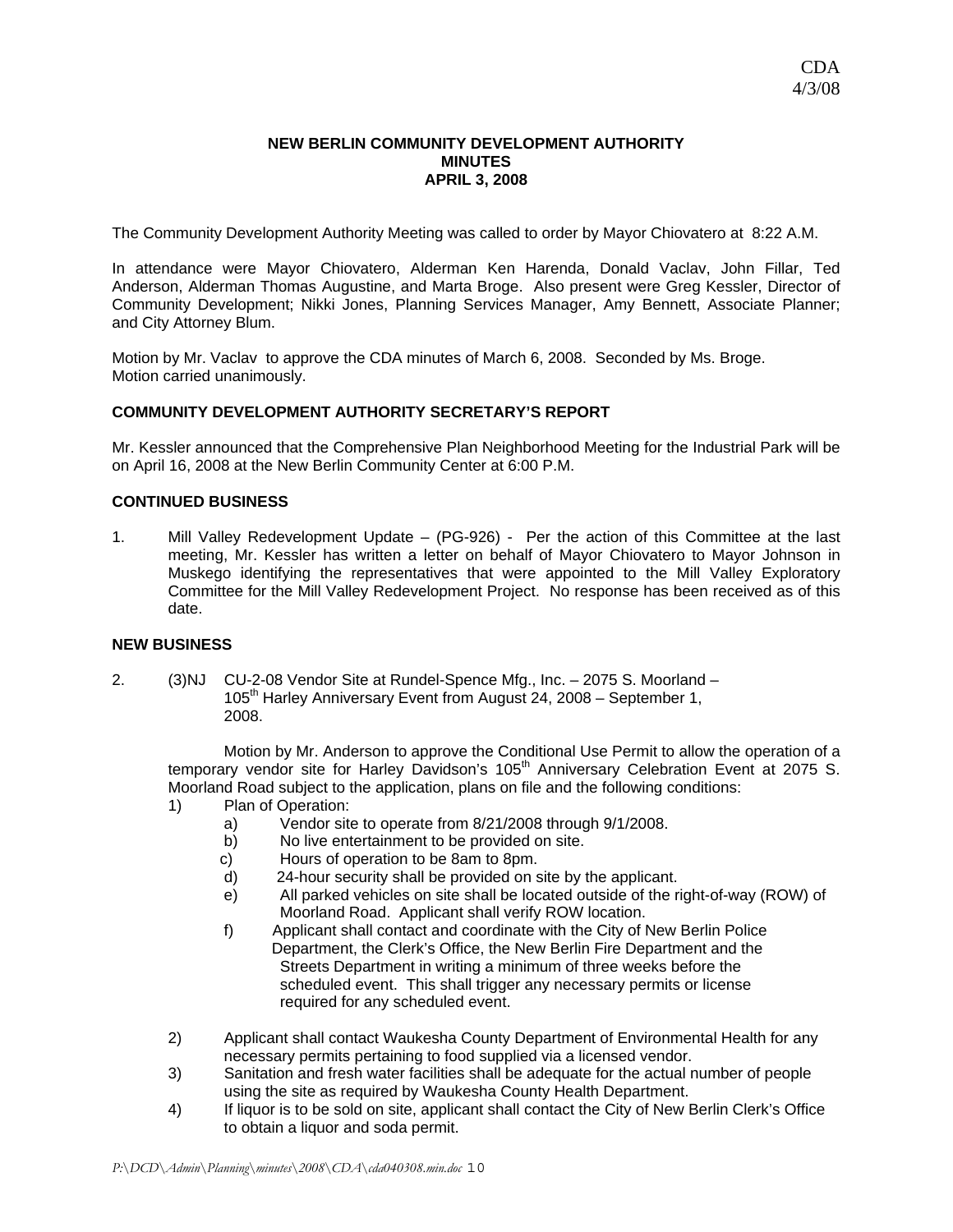- 5) If any sales or solicitation of business will occur with vendors on site, a Direct Sellers Permit will be required from the Clerk's office.
- 6) All barricades shall be properly permitted by the City of New Berlin Streets Department and the New Berlin Police Department if applicable. Contact Streets Department to discuss all applicable barricade and signage requirements three weeks prior to event.
- 7) Apply and obtain appropriate building, plumbing and electrical permits when required to do so by code.
- 8) Temporary wiring for displays or lighting circuits shall require electrical permit and inspection from Building Inspections. Electrical work shall be performed by a licensed electrician.
- 9) Tents and other membrane structures erected for a period of less than 180 days shall comply with the International Fire Code per Wisconsin Enrolled Commercial Building Code. (Section 3103)
- 10) Temporary structures that cover an area in excess of 120 square feet shall not be erected, operated or maintained for any purpose without obtaining a permit from the local building official per Wisconsin Enrolled Commercial Building Code. (Section 3103.1.1)
- 11) Site plan with location and sizes of all temporary structures will be required at time of building permit application.
- 12) Information delineating the means of egress and the occupant load shall be provided at time of building permit application. Temporary structures shall have permanent fire rating labels attached for inspectors review.
- 13) Tent Permit and inspection by the City of New Berlin Fire Department are required for events requiring tent set up. One or more fire extinguishers required in all temporary structures.
- 14) Applicant shall apply for and receive individual Sign Permits for all event signage and banners prior to installation.
- 15) The City of New Berlin reserves the right to review any potential complaints and take appropriate action, if necessary.
- 16 Site Plan:
	- a) Approval of the overall traffic flow and site plan by the Transportation Engineer shall be required prior to Zoning Permit being issued.
	- b) Site plan showing access for ambulance shall be submitted to the Fire Department for review and approval prior to issuance of the Zoning Permit.
	- c) Coordinate all traffic flow with Waukesha County Department of Transportation. Contact Waukesha County DOT to inform them of the event.
	- d) There shall be no parking on Moorland Road or in the neighborhood East of Moorland Road. All event parking shall be contained on site adjoining properties. If parking is to be on adjoining properties, letters from those property owners shall be on file with the City allowing any off-site parking.
	- e) Parking and all activities shall meet all setback requirements.
	- f) All signs shall be installed outside the ultimate right-of-way. Sign permits required.

Seconded by Alderman Harenda.

Friendly amendment by Mr. Anderson to clarify the dates of the  $105<sup>th</sup>$  Anniversary celebration to be August 24, 2008 – September 1, 2008 allowing time for set up and take down.

Amendment accepted by Alderman Harenda.

Upon voting, motion with friendly amendment passed unanimously.

3.  $(1)$ AB CU-3-08 Harley Davidson  $105<sup>th</sup>$  Anniversary – 1925 S. Moorland Rd. – 105<sup>th</sup> Anniversary Celebration from August 25 to September 1, 2008 and Hal's Yearly Event Schedule.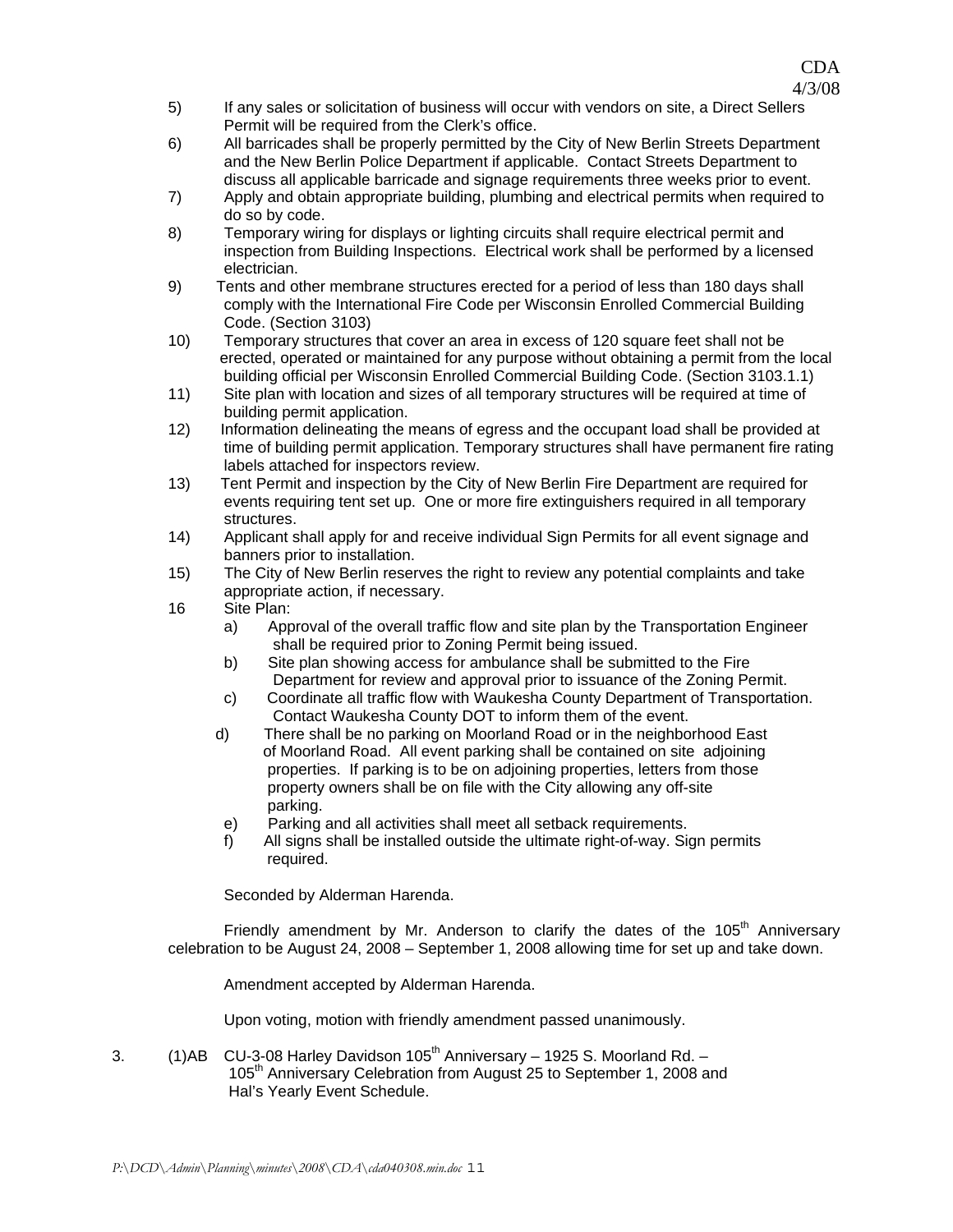Motion by Alderman Harenda to approve the Conditional Use Permit for Hal's Harley-Davidson 2008 Annual Dealership Special Events Calendar, which includes the 105<sup>th</sup> Anniversary Celebration, located at 1925 South Moorland Road subject to the application, plans on file and the following conditions:

CDA 4/3/08

- 1) Plan of Operation:
	- a) See attached 2008 Special Event Calendar.
	- b) Applicant shall contact and coordinate with the City of New Berlin Police Department, the Clerk's Office, the New Berlin Fire Department and the Streets Department in writing a minimum of three weeks before each scheduled event. This shall trigger any necessary permits or license required for any scheduled event.
- 2) Applicant shall contact Waukesha County Department of Environmental Health for any necessary permits pertaining to food supplied via a licensed vendor.
- 3) Sanitation and fresh water facilities shall be adequate for the actual number of people using the site as required by Waukesha County Health Department.
- 4) If liquor is to be sold on site, applicant shall contact the City of New Berlin Clerk's Office to obtain an liquor and soda permit.
- 5) If any sales or solicitation of business will occur with vendors on site, a Direct Sellers Permit will be required from the Clerk's office.
- 6) All barricades shall be properly permitted by the City of New Berlin Streets Department and the New Berlin Police Department if applicable. Contact Streets Department to discuss all applicable barricade and signage requirements three weeks prior to event.
- 7) Applicant shall apply for and receive a loudspeaker permit from the City of New Berlin Police Department.
- 8) Apply and obtain appropriate building, plumbing and electrical permits when required to do so by code.
- 9) Temporary wiring for displays or lighting circuits shall require electrical permit and inspection from Building Inspections. Electrical work shall be performed by a licensed electrician.
- 10) Tents and other membrane structures erected for a period of less than 180 days shall comply with the International Fire Code per Wisconsin Enrolled Commercial Building Code. (Section 3103)
- 11) Temporary structures that cover an area in excess of 120 square feet shall not be erected, operated or maintained for any purpose without obtaining a permit from the local building official per Wisconsin Enrolled Commercial Building Code. (Section 3103.1.1)
- 12) Site plan with location and sizes of all temporary structures will be required at time of building permit application.
- 13) Information delineating the means of egress and the occupant load shall be provided at time of building permit application. Temporary structures shall have permanent fire rating labels attached for inspectors review.
- 14) Tent Permit and inspection by the City of New Berlin Fire Department are required for events requiring tent set up. One or more fire extinguishers required in all temporary structures.
- 15) Applicant shall apply for and receive individual Sign Permits for all event signage and banners prior to installation.
- 16) The City of New Berlin reserves the right to review any potential complaints and take appropriate action, if necessary.
- 17) Site Plan:
	- a) Approval of the overall traffic flow and site plan by the Transportation Engineer shall be required prior to Zoning Permit being issued.
	- b) Site plan showing access for ambulance shall be submitted to the Fire Department for review and approval prior to issuance of the Zoning Permit.
	- c) Coordinate all traffic flow with Waukesha County Department of Transportation. Contact Waukesha County DOT to inform them of the event.
	- d) There shall be no parking on Moorland Road or in the neighborhood East of Moorland Road. All event parking shall be contained on site or adjoining properties. If parking is to be on adjoining properties, letters from those property owners shall be on file with the City allowing any off-site parking.